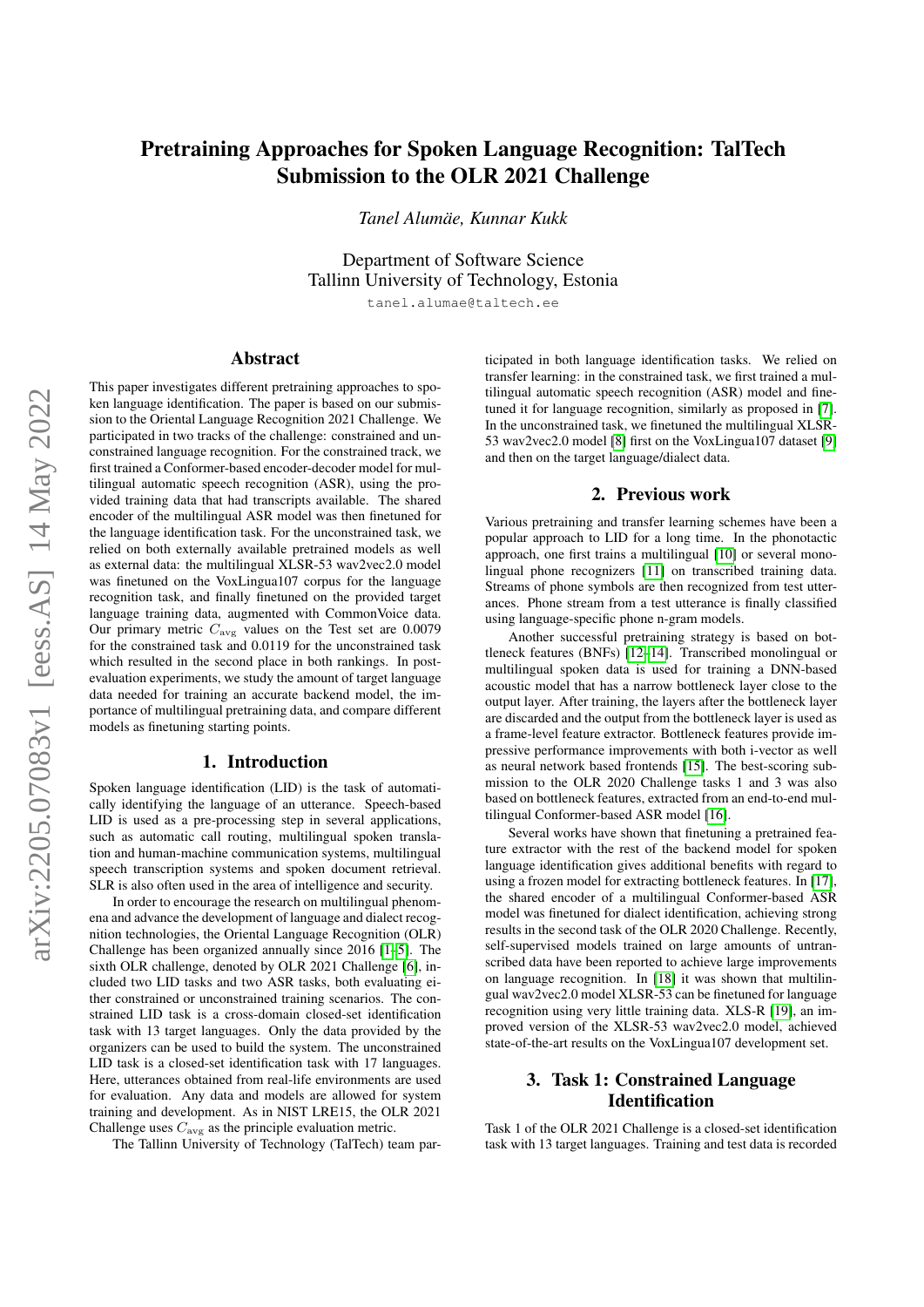<span id="page-1-0"></span>

| Table 1: Task 1 training and development data. |  |  |  |  |  |  |  |
|------------------------------------------------|--|--|--|--|--|--|--|
|------------------------------------------------|--|--|--|--|--|--|--|

|              | All training data |      | Transcr. data | Dev  |                   |
|--------------|-------------------|------|---------------|------|-------------------|
| Language     | #Utts             | #h   | #Utts         | #h   | $#U$ tts          |
| Kazakh       | 10748             | 18.2 | 4192          | 9.5  | 0                 |
| Hokkien      | 9305              | 16.5 | 5163          | 15.6 | 1998              |
| Shanghainese | 9472              | 12.8 | 5374          | 12.1 | 1796              |
| Sichuanese   | 9487              | 11.5 | 5378          | 10.9 | 1798              |
| Tibetan      | 19480             | 18.0 | 5378          | 11.9 | $\mathbf{\Omega}$ |
| Uyghur       | 13497             | 25.0 | 5382          | 13.6 | $\mathbf{\Omega}$ |
| Cantonese    | 18572             | 21.5 | 5705          | 7.6  | 4353              |
| Indonesian   | 16053             | 18.9 | 5733          | 7.5  | 1800              |
| Japanese     | 17728             | 15.4 | 5734          | 5.8  | 4116              |
| Korean       | 17597             | 16.8 | 8800          | 6.0  | 3725              |
| Russian      | 14581             | 20.6 | 8967          | 9.9  | 3744              |
| Vietnamese   | 16902             | 21.0 | 8982          | 8.4  | 1800              |
| Mandarin     | 19302             | 22.0 | 11094         | 7.6  | 3600              |

in various different environments, making it a cross-domain identification task. Only speech data provided by the organizers is allowed to be used for training. Non-speech data from external sources is allowed for data augmentation purposes.

### 3.1. Data

We used all the provided training data for the 13 target languages for training the models, except for the OLR 2020 test data, that was used as a development set. A subset of the training data comes with transcripts. This data was used for pretraining the ASR model. The amount of data for each target language is summarized in Table [1.](#page-1-0) The background noises in the Freesound portion of the MUSAN corpus [\[20\]](#page-7-2) and simulated small, medium and large room impulse responses [\[21\]](#page-7-3) were used for data augmentation.

### 3.2. Models

In the constrained task, our system was a combination of four models. One of the models was a Resnet-style model, trained on the provided training from scratch. The other three were finetuned from Conformer-based multilingual ASR models, with different pooling methods and training criteria.

#### *3.2.1. Resnet-style model*

The Resnet-style model is derived from the x-vector paradigm [\[15,](#page-6-10) [23\]](#page-7-4), with several enhancements. During training, we apply on-the fly data augmentation using AugMix [\[22\]](#page-7-5), by randomly distorting the training data using a mix of reverberation and noise augmentation. A clean training segment is cloned into several copies. A different randomly drawn series of augmentation transforms, each possibly with random parameters, is applied serially to each of the copies. Then, the augmented copies are mixed with each other (using randomly sampled weights) and the resulting super-augmentated sample is finally mixed with the original clean sample, using a randomly sampled interpolation coefficient (see Figure [1\)](#page-1-1). The benefit of this method, compared to using pre-generated static augmentations, is that there is a lot of variety in the training data: each training sample is a result of several random transforms, applied in random order and with a random weight.

For frame-level feature extraction, we use the Resnet34 [\[24,](#page-7-6) [25\]](#page-7-7) architecture where the basic convolutional blocks with



<span id="page-1-1"></span>Figure 1: *Sample augmentation pipeline in AugMix (largely based on [\[22\]](#page-7-5)). The number and type of transforms in each augmentation path is randomly sampled. The augmented signals are mixed using randomly sampled*  $w_1$  *and*  $w_2$ *. The mixed augmented signal is finally interpolated with the original signal, using a sampled weight* m*.*

residual connections are replaced with squeeze-and-excitation modules [\[26,](#page-7-8) [27\]](#page-7-9). The statistics pooling layer that maps framelevel features to segment level features is replaced in our model with a multi-head attention layer [\[28\]](#page-7-10) that has been shown to provide superior performance [\[29–](#page-7-11)[32\]](#page-7-12). From among many variants of multi-head attention used in previous studies, we employ the one described in [\[29\]](#page-7-11): frame level representations are first mapped to  $N_{\text{att}}$  outputs ( $N_{\text{att}} = 128$  in our model), using a  $1 \times 1$  convolution and a ReLU nonlinearity; from this representation, each attention head (we used  $N_{\text{heads}} = 5$  heads) computes it's own softmax-based weight distribution over the input utterance; finally, weighted mean and standard deviation are computed over the frame level features for each head, resulting in  $N_{\rm heads} \times 512 \times 2$  segment-level representations.

The structure of the embedding model is summarized in Ta-ble [2.](#page-2-0) The variables  $F$  and  $T$  refer to the number of filterbanks and the number of time frames in the utterance. In all experiments, we used  $F = 30$ .

The models are implemented in PyTorch [\[33\]](#page-7-13) using a framework developed in our lab.

#### *3.2.2. Conformer ASR model*

The Conformer-based ASR model was trained on pooled provided training data that came with transcripts. As a development set, we used the OLR 2020 test data. We applied a number of text normalization steps to the transcripts before training: for Cantonese, Mandarin, Mandarin dialects and Japanese, all whitespace symbols were deleted. For all languages, all punctuation symbols were deleted. For Kazakh, the Arabic script was transliterated into Cyrillic.

The ASR model uses a byte-pair encoding (BPE) vocabulary of 20 000 units, shared over all languages. This is much larger than a typical BPE vocabulary size for a monolingual model. However, since the BPE tokens are shared over 13 languages, it averages to around 1500 BPE token per language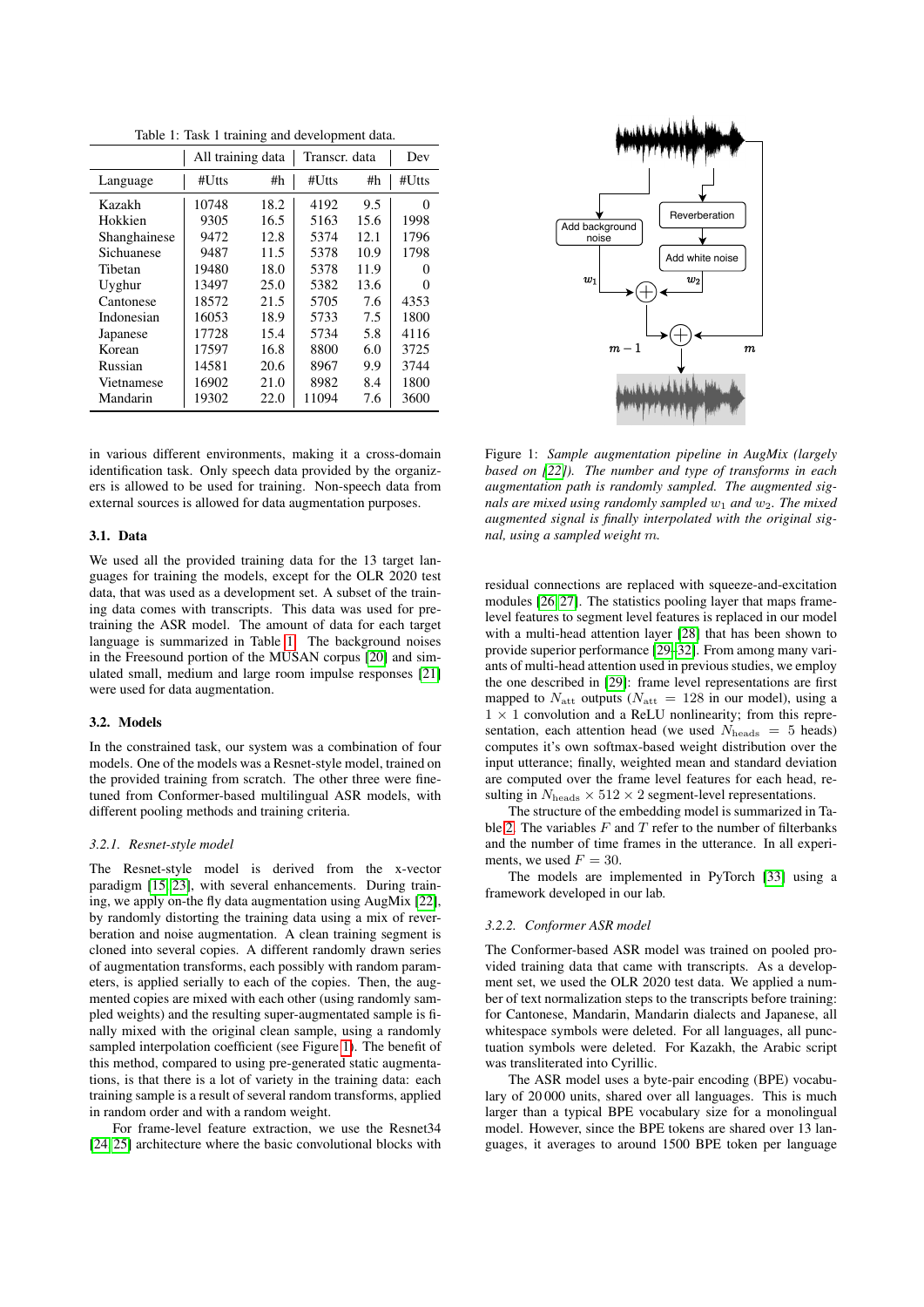<span id="page-2-0"></span>Table 2: The neural network architecture of the Resnet model. Notation: *SE/res* – squeeze-and-attention block and residual connections;  $F$  – number of filterbanks in the input features; *T* – number of frames of input; *FC* – fully connected layer.

| Layer                       | <i>Spatial Size</i>            | #Channels               | Kernel                                                                                                                                                                                                                                                                                                                                                                                                               |
|-----------------------------|--------------------------------|-------------------------|----------------------------------------------------------------------------------------------------------------------------------------------------------------------------------------------------------------------------------------------------------------------------------------------------------------------------------------------------------------------------------------------------------------------|
| Input                       | $F\times T$                    | 1                       |                                                                                                                                                                                                                                                                                                                                                                                                                      |
| Frame level representations |                                |                         |                                                                                                                                                                                                                                                                                                                                                                                                                      |
| Pre-resnet                  | $F \times T$                   | 64                      | $7 \times 7$                                                                                                                                                                                                                                                                                                                                                                                                         |
|                             |                                |                         |                                                                                                                                                                                                                                                                                                                                                                                                                      |
|                             | Res-block 1 $F/2 \times T/2$   | 64                      |                                                                                                                                                                                                                                                                                                                                                                                                                      |
|                             |                                |                         |                                                                                                                                                                                                                                                                                                                                                                                                                      |
|                             |                                |                         |                                                                                                                                                                                                                                                                                                                                                                                                                      |
|                             | Res-block 2 $F/4 \times T/4$   | 128                     |                                                                                                                                                                                                                                                                                                                                                                                                                      |
|                             |                                |                         |                                                                                                                                                                                                                                                                                                                                                                                                                      |
|                             | Res-block 3 $F/8 \times T/8$   | 256                     |                                                                                                                                                                                                                                                                                                                                                                                                                      |
|                             |                                |                         | $4 \times \begin{bmatrix} 2 \times 3 \\ 3 \times 3 \\ SE/res \\ 3 \times 3 \\ 3 \times 3 \\ 3 \times 3 \\ SE/res \\ 6 \times \begin{bmatrix} 3 \times 3 \\ 3 \times 3 \\ 3 \times 3 \\ SE/res \\ 3 \times 3 \\ 3 \times 3 \\ 3 \times 3 \\ 3 \times 3 \\ 3 \times 3 \\ 3 \times 3 \\ 3 \times 3 \\ 3 \times 3 \\ 3 \times 3 \\ 3 \times 3 \\ 3 \times 3 \\ 2 \times 1 \times 3 \\ 2 \times 1 \times 3 \end{bmatrix}$ |
|                             |                                |                         |                                                                                                                                                                                                                                                                                                                                                                                                                      |
|                             | Res-block 4 $F/16 \times T/16$ | 512                     |                                                                                                                                                                                                                                                                                                                                                                                                                      |
|                             |                                |                         |                                                                                                                                                                                                                                                                                                                                                                                                                      |
| Post-resnet $1 \times T/16$ |                                | 512                     | $F/16\times1$                                                                                                                                                                                                                                                                                                                                                                                                        |
|                             | Segment-level representations  |                         |                                                                                                                                                                                                                                                                                                                                                                                                                      |
| Pooling                     |                                | $5 \times 512 \times 2$ | Attent. stats                                                                                                                                                                                                                                                                                                                                                                                                        |
| Embedding                   |                                | 512                     | Dense                                                                                                                                                                                                                                                                                                                                                                                                                |
| FC                          |                                | 512                     | Dense                                                                                                                                                                                                                                                                                                                                                                                                                |
| Output                      |                                | #Languages              | Softmax                                                                                                                                                                                                                                                                                                                                                                                                              |

which is typical for low resource end-to-end ASR models. The multilingual ASR model is an encoder-decoder based model that uses Conformer as an encoder and Transformer as a decoder. Some important hyperparameters of the model are listen in Table [3.](#page-2-1) The model was trained on speed-perturbed data and SpecAugment [\[34\]](#page-7-14) (without warping) was applied during training. The number of training epochs was 40. The model was trained on four GPUs, with a dynamic batch size of 30M frames per GPU, which translates to 4620 updates per epoch. After every epoch, the model's performance on development data was measured, and the final model was averaged over 10 best-performing models.

After training of the ASR model, the encoder part of this model was taken as the backbone of the language recognition model. The encoder's outputs were fed through a pooling layer. We experimented with different pooling methods: atten-

Table 3: Hyperparameters of the Conformer ASR model

<span id="page-2-1"></span>

| Conformer encoder     |      |
|-----------------------|------|
| Number of blocks      | 12   |
| Linear dimensionality | 2048 |
| Dropout rate          | 0.1  |
| Output size           | 256  |
| Num. attention heads  | 8    |
| Transformer decoder   |      |
| Linear dimensionality | 2048 |
| Number of blocks      | 6    |
| Num. attention heads  | 4    |
| <b>Training</b>       |      |
| CTC weight            | 0.3  |
| Label smoothing       | 0.1  |
|                       |      |

tive statistics pooling [\[31\]](#page-7-15), multi-head attention (MHA) pooling [\[35\]](#page-7-16), global multi-head attention (GMHA) pooling [\[36\]](#page-7-17). Two fully connected layers with the ReLu non-linearity and BatchNorm were appended to the pooling layer. As a training criterion, we experimented with cross-entropy (CE) loss and additive angular margin (AAM) loss [\[37\]](#page-7-18). The ASR encoder part of the model was trained together with the rest of the model, without any learning rate scaling. For some models, stochastic weight averaging (SWA) [\[38\]](#page-7-19) was applied during the last 30% of training.

The language recognition model was trained on all available provided training data for the 13 target languages. Language embeddings were extracted from the first fully-connected layer after the pooling layer. The dimensionality of the embeddings was 512.

The Conformer-based model for ASR was trained using ESPnet [\[39\]](#page-7-20). For pooling operations and backend scoring (see below), ASV Subtools [\[40\]](#page-7-21) was used.

# *3.2.3. Back-end modeling*

For backend scoring, we used a multinomial regression model. Language embeddings were normalized and mean-centered based on the training data. No LDA was used in this task. The logistic regression model was rebalanced using priors proportional to the inverse amount of data for each language, in order to remove any language bias from the model.

We combine the scores of various systems using calibrated combination weights. For finding the model combination weights, we optimize the parameters of a linear model based on the log-likelihood cost metric (CLLR) on the development data, using L-BFGS as the optimizer. Our own Pytorch-based cali-bration implementation was used which is freely available<sup>[1](#page-3-0)</sup>.

### 3.3. Results

Our results for Task 1, together with a comparison to the official baseline and the winning team's results, are listed in Table [4.](#page-3-1) Note that the Progress set is a 30% subset of the Test set, hence the results should be very similar. However, some teams improved their system after submission to Progress set leaderboard was closed which explains the large difference. It can be seen that transfer learning from an ASR model gives a massive boost to the system performance. Our best single model is based on the trained ASR Conformer encoder, used global multihead attention pooling, cross-entropy loss and stochastic weight averaging. Fusion of four models gives only a slight improvement both on development and progress sets. The fusion was also used in our official test set submission.

# 4. Task 2: Unconstrained Language **Identification**

Task 2 of the challenge is also a closed-set language identification task. However, in this task the number of target languages is 17 and the test data is more challenging, originating from real-life environments. In this task, any data, including externally available pretrained models, are allowed to be used for system building.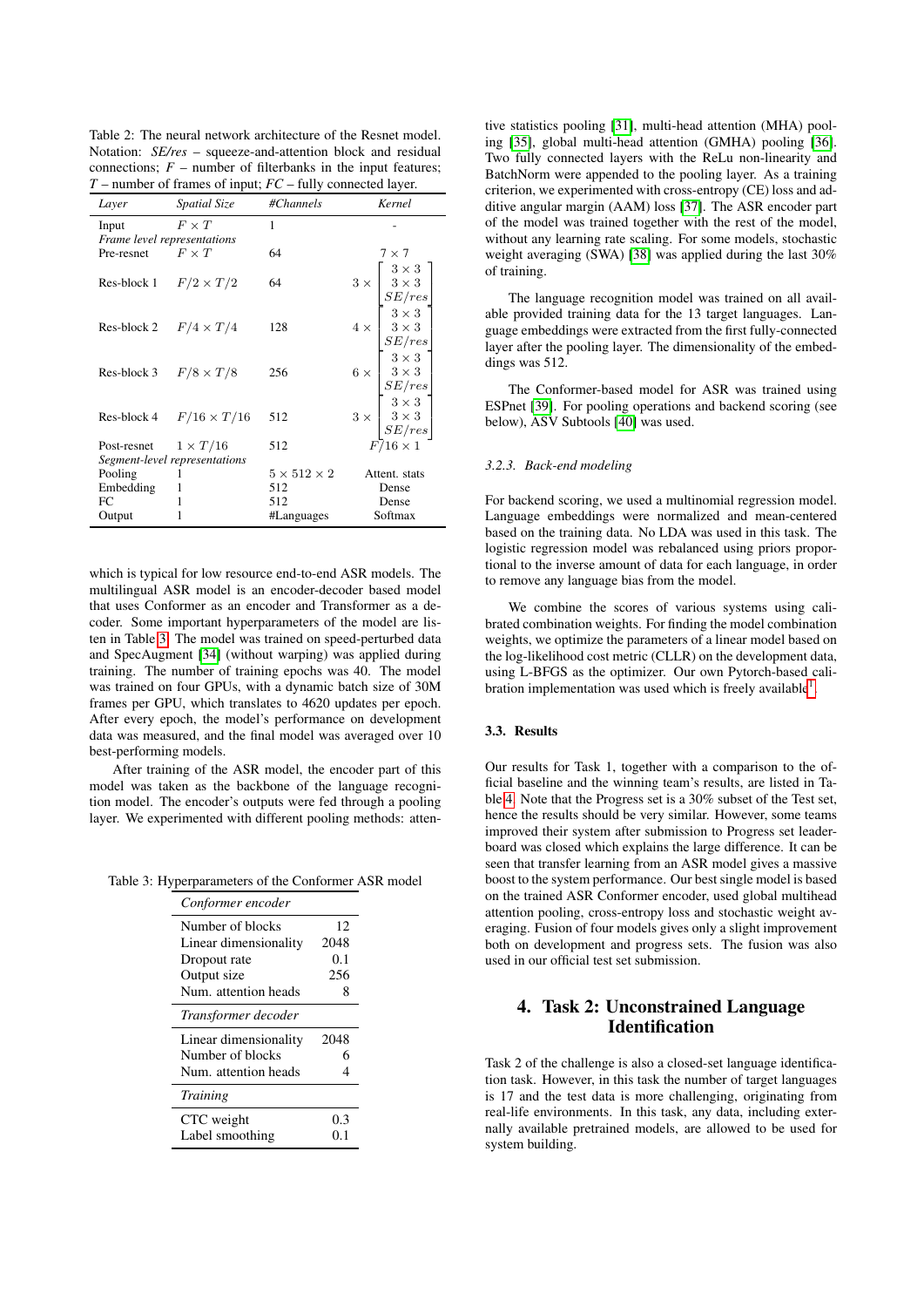|                                                                                    |                                                     |                                      | Dev                                  |                              | Progress                             |                              | <b>Test</b>                |                      |
|------------------------------------------------------------------------------------|-----------------------------------------------------|--------------------------------------|--------------------------------------|------------------------------|--------------------------------------|------------------------------|----------------------------|----------------------|
| <b>Backbone</b>                                                                    | Pooling                                             | Criterion                            | $C_{\rm avg}$                        | EER                          | $C_{\rm avg}$                        | <b>EER</b>                   | $C_{\rm avg}$              | EER                  |
| Resnet<br>ASR Conformer<br><b>ASR</b> Conformer<br>ASR Conformer                   | Attentive stats<br><b>MHA</b><br><b>GMHA</b><br>MHA | <b>CE</b><br>СE<br>$CE + SWA$<br>AAM | 0.0515<br>0.0110<br>0.0081<br>0.0129 | 6.90<br>1.68<br>1.27<br>2.19 | 0.0601<br>0.0101<br>0.0080<br>0.0133 | 5.72<br>1.15<br>0.91<br>1.68 |                            |                      |
| Fusion                                                                             |                                                     |                                      | 0.0078                               | 1.20                         | 0.0074                               | 0.86                         | 0.0079                     | 0.86                 |
| Baseline [6]<br>Team X-Voice (ranked 1st) [41]<br>Team funspeech (ranked 3rd) [42] |                                                     |                                      |                                      |                              | 0.0826<br>0.0062<br>0.0080           | 9.04<br>0.65<br>0.91         | 0.0817<br>0.0025<br>0.0083 | 8.98<br>0.27<br>0.93 |

<span id="page-3-1"></span>Table 4: Results on Task 1 with various systems and their combination.

<span id="page-3-2"></span>Table 5: Task 2 training and development data. For languages marked with an asterisk, the data originates from Mozilla CommonVoice.

|                     |       | Training data |                   |  |  |
|---------------------|-------|---------------|-------------------|--|--|
| Language            | #Utts | #Hours        | #Utts             |  |  |
| Hokkien (Minnan)    | 9305  | 16.5          | 1998              |  |  |
| Shanghainese        | 9472  | 12.8          | 1796              |  |  |
| Sichuanese          | 9487  | 11.5          | 1798              |  |  |
| Tibetan             | 19480 | 18.0          | $\mathbf{\Omega}$ |  |  |
| Uyghur              | 13497 | 25.0          | 0                 |  |  |
| Cantonese           | 18572 | 21.5          | 4353              |  |  |
| English $*$         | 15000 | 20.5          | 3000              |  |  |
| Hindi <sup>*</sup>  | 6812  | 8.1           | 2020              |  |  |
| Indonesian          | 16053 | 18.9          | 1800              |  |  |
| Japanese            | 17728 | 15.4          | 4116              |  |  |
| Korean              | 17597 | 16.8          | 3725              |  |  |
| $Malav^{\star}$     | 15000 | 26.2          | 1800              |  |  |
| Russian             | 14581 | 20.6          | 3744              |  |  |
| Telugu <sup>*</sup> | 4004  | 5.1           | 444               |  |  |
| Thai <sup>*</sup>   | 15000 | 18.2          | 3000              |  |  |
| Vietnamese          | 16902 | 21.0          | 1800              |  |  |
| Mandarin            | 19302 | 22.0          | 3600              |  |  |
|                     |       |               |                   |  |  |

#### 4.1. Data

For training the backend and for final finetuning of the language embedding model, we constructed a custom training set covering all 17 languages (see Table [5\)](#page-3-2). For most languages, we used the data provided in the OLR 2021 Challenge training dataset. However, for English, Hindi, Malay, Telugu and Thai, there is no training data provided. For those languages, we used data from Mozilla CommonVoice [\[43\]](#page-7-24). For languages with a lot of CommonVoice data, we limited the data to a random 15000 utterance subset. The development set was compiled from OLR2020 test data and CommonVoice data for the languages not covered by the OLR data. We acknowledge that the development set does not reflect the characteristics of the test data very well, since it mostly contains read speech, while the test data originates from diverse real-life situations.

For training the language embedding models, we relied a lot on the recently released VoxLingua107 dataset. The VoxLingua107 dataset  $[9]^2$  $[9]^2$  $[9]^2$  is a large-scale dataset for training spoken

<span id="page-3-3"></span><sup>2</sup>Available at [http://bark.phon.ioc.ee/](http://bark.phon.ioc.ee/voxlingua107/)

<span id="page-3-4"></span>Table 6: Statistics about the VoxLingua107 dataset.

| Number of languages                         | 107   |
|---------------------------------------------|-------|
| Total number of videos                      | 64110 |
| Total number of hours                       | 6682  |
| Average number of hours per language        | 62    |
| Average number of utterances per language   | 23709 |
| Total amount of audio (uncompressed, in GB) | 758   |

[language identification models that work well on diverse real](http://bark.phon.ioc.ee/voxlingua107/)[life data.](http://bark.phon.ioc.ee/voxlingua107/)

[VoxLingua107 was compiled from automatically scraped](http://bark.phon.ioc.ee/voxlingua107/) [YouTube data. The data collection process consists of the fol](http://bark.phon.ioc.ee/voxlingua107/)[lowing steps: first, semi-random trigram search phrases were](http://bark.phon.ioc.ee/voxlingua107/) [generated from the Wikipedia text corpus of the particular lan](http://bark.phon.ioc.ee/voxlingua107/)[guage. The search phrases were used to retrieve YouTube](http://bark.phon.ioc.ee/voxlingua107/) [videos whose title or description matched the search phrase.](http://bark.phon.ioc.ee/voxlingua107/) [Text-based language identification was used for filtering out](http://bark.phon.ioc.ee/voxlingua107/) [the videos with the title and description likely not in the given](http://bark.phon.ioc.ee/voxlingua107/) [language. Audio tracks of the videos were downsampled to](http://bark.phon.ioc.ee/voxlingua107/) [16 kHz. Speech activity detection and speaker diarization were](http://bark.phon.ioc.ee/voxlingua107/) [applied for extracting segments from the videos that contain](http://bark.phon.ioc.ee/voxlingua107/) [speech. Long speech segments were split into utterance-like](http://bark.phon.ioc.ee/voxlingua107/) [subsegments of up to 20 seconds in length. Data-driven post](http://bark.phon.ioc.ee/voxlingua107/)[filtering was used to remove segments from the database that](http://bark.phon.ioc.ee/voxlingua107/) [were likely not in the given language, increasing the propor](http://bark.phon.ioc.ee/voxlingua107/)[tion of correctly labeled segments in the dataset to 98%, based](http://bark.phon.ioc.ee/voxlingua107/) [on crowd-sourced verification. Some numerical facts about the](http://bark.phon.ioc.ee/voxlingua107/) [VoxLingua107 training data are given in Table 6.](http://bark.phon.ioc.ee/voxlingua107/)

[Most of the Task 2 target languages are covered by VoxLin](http://bark.phon.ioc.ee/voxlingua107/)[gua107. The exceptions are the Mandarin dialects, Tibetan,](http://bark.phon.ioc.ee/voxlingua107/) [Uyghur and Cantonese.](http://bark.phon.ioc.ee/voxlingua107/)

# [4.2. Models](http://bark.phon.ioc.ee/voxlingua107/)

[We experimented with using the XLSR-53 wav2vec2.0](http://bark.phon.ioc.ee/voxlingua107/) [model \[8\] as the backbone of our language embedding model.](http://bark.phon.ioc.ee/voxlingua107/) [XLSR-53 is a large pretrained model trained on unlabeled mul](http://bark.phon.ioc.ee/voxlingua107/)[tilingual data. The model is trained by jointly solving a con](http://bark.phon.ioc.ee/voxlingua107/)[trastive task over masked latent speech representations and](http://bark.phon.ioc.ee/voxlingua107/) [learning a quantization of the latents shared across languages.](http://bark.phon.ioc.ee/voxlingua107/) [The model contains a convolutional feature encoder that maps](http://bark.phon.ioc.ee/voxlingua107/) [raw audio to latent speech representations which are fed to](http://bark.phon.ioc.ee/voxlingua107/) [a Transformer network that outputs context representations.](http://bark.phon.ioc.ee/voxlingua107/) [XLSR-53 is pretrained on 56 000 hours of speech data from 53](http://bark.phon.ioc.ee/voxlingua107/)

<span id="page-3-0"></span><sup>1</sup>[https://github.com/alumae/sv\\_score\\_](https://github.com/alumae/sv_score_calibration) [calibration](https://github.com/alumae/sv_score_calibration)

[voxlingua107/](http://bark.phon.ioc.ee/voxlingua107/)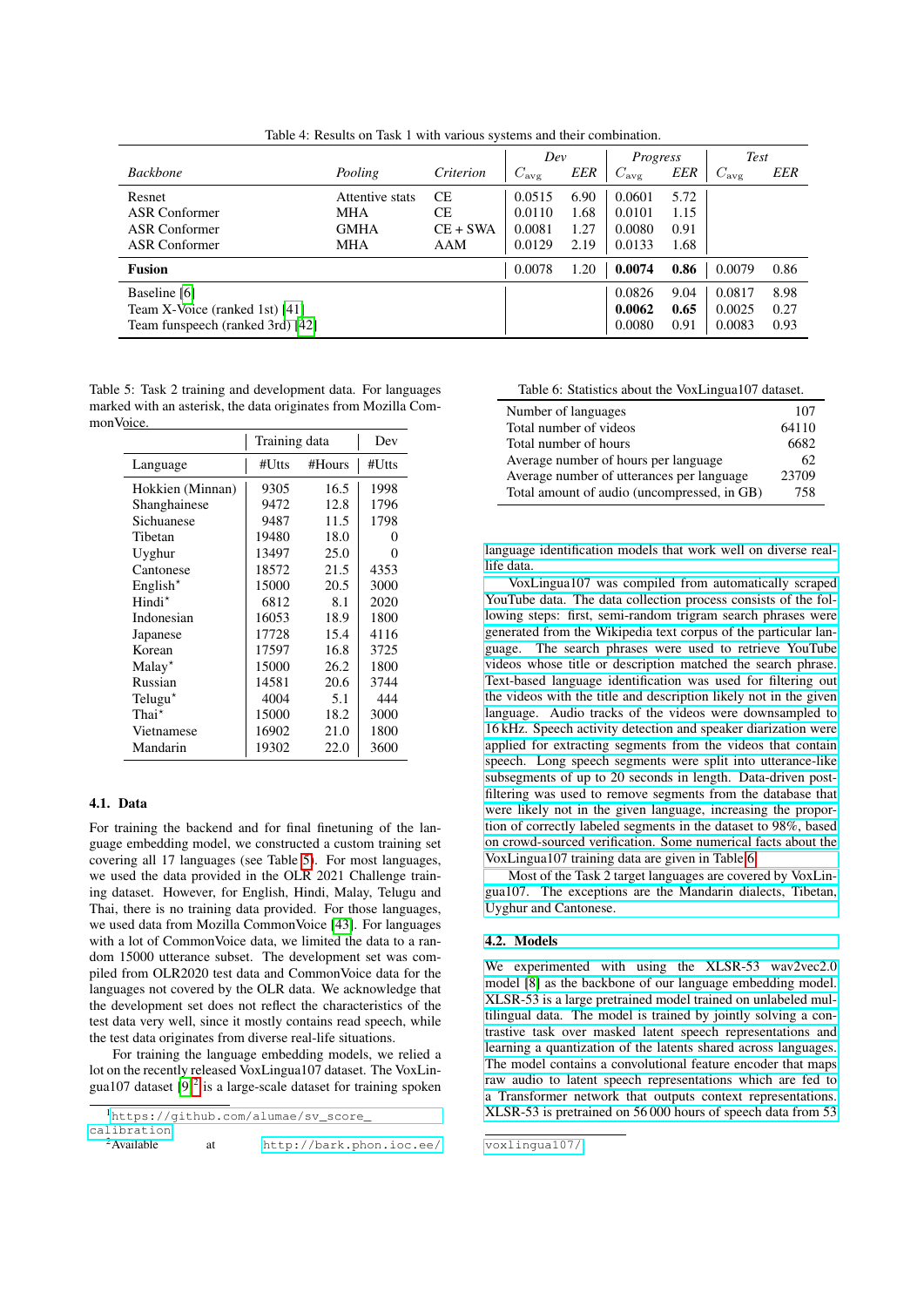|                                                             | Dev           |      | Progress      |      | <b>Test</b>   |            |
|-------------------------------------------------------------|---------------|------|---------------|------|---------------|------------|
| Model                                                       | $C_{\rm ave}$ | EER  | $C_{\rm avg}$ | EER  | $C_{\rm ave}$ | <b>EER</b> |
| Resnet, trained on VoxLingua107                             | 0.053         | 5.15 | 0.078         | 7.98 |               |            |
| Resnet, trained on VoxLingua107, finetuned on training data | 0.015         | 1.53 | 0.055         | 5.27 |               |            |
| XLSR-53, finetuned on VoxLingua107                          | 0.017         | 1.76 | 0.016         | 1.69 |               |            |
| XLSR-53, finetuned on training data                         | 0.003         | 0.29 | 0.044         | 3.78 |               |            |
| XLSR-53, finetuned on VoxLingua107, then on training data   | 0.006         | 0.78 | 0.012         | 0.93 | 0.012         | 0.94       |
| Team X-Voice (ranked 1st) [41]                              |               |      | 0.017         | 1.85 | 0.004         | 0.42       |
| Team nisp_speech (ranked 3rd) [44]                          |               |      |               |      | 0.032         | 3.23       |

<span id="page-4-0"></span>Table 7: Results on Task 2 with various systems.

languages.

We used XLSR-53 as follows: the outputs from the wav2vec2 model were fed through an attentive pooling layer, a fully connected layer with ReLU and BatchNorm, and the final output layer, corresponding to the languages of the training set. During training, the learning rate corresponding to the XLSR-53 model was set to 0.01 times lower than the base learning rate. We experimented with three finetuning scenarios: using VoxLingua107, using the training data of the 17 languages (OLR + CommonVoice), and finetuning first on the VoxLingua107 data, followed by the training data for the 17 languages. We also experimented with a Resnet model, trained on

VoxLingua107, and then finetuned on the OLR training data.

The same on-the-fly data augmentation strategy as was used in Task 1 was also used here for all models.

#### 4.3. Back-end modeling

As in Task 1, we used a multinomial regression model for backend scoring. Language embeddings were normalized and meancentered based on the training data. The resulting embeddings were reduced to 50-dimensional vectors using LDA. No rebalancing of the model bias was used in this task, since it was found to slightly hurt the system performance on the progress set.

#### 4.4. Results

The results of various systems are listed in Table [7.](#page-4-0) It can be seen that using XLSR-53 as the basis for finetuning models gives a big boost to the system performance, particularly on the progress set. Our internally compiled development set had quite different performance trends, compared to the progress set. This is probably due to the fact that the development set contained clean dictated speech, whereas the progress set contained data "from the wild".

The best performing-model on the progress set was the XLSR-53 model, finetuned first on VoxLingua107 and then on the training data that covered all 17 target languages and dialects. This system was also used in our official test set submission.

# 5. Post-evaluation analysis

In this section, we analyze various aspects of pretraining for spoken language identification.

Since at the time of writing this paper, the OLR 2021 Challenge test data for Task 2 was not available, we performed the experiments on Task 1 and Task 2 of OLR 2020. Note that rules of the OLR 2020 Challenge restrict the participants to use only the provided training data that includes data from the previous OLR challenges and the THCHS30 Chinese speech corpus [\[45\]](#page-7-26) which thereby also rules out using transfer learning. Therefore, we don't claim any state-of-the art results on OLR 2020 test data as we deviate from the official rules.

Task 1 of the OLR 2020 Challenge is a closed-set identification task with six target languages (Cantonese, Korean, Indonesian, Japanese, Vietnamese, Russian). The utterances are recorded via different recording equipments and environments, making it a cross-channel LID task. Similarly to the official baseline model, we used the provided training data of the OLR 2020 Challenge (without the dialect data) for language enrollment. We omitted the datasets that were used as development test data in Task 1 or Task 2. In Task 1, the development test data was the Task 2 data of AP19-OLR (AP19-OLR-channel). This is consistent with the official baseline system developed for the OLR 2020 Challenge.

Task 3 of OLR 2020 Challenge is a closed-set identification task under noisy conditions. The language of each utterance is one of the five target languages (Cantonese, Korean, Japanese, Mandarin Chinese and Russian). The enrollment data for this task is all of the OLR 2020 Challenge training data for the particular five languages.

As the third and a very different experimental dataset, we used the Lwazi corpus [\[46\]](#page-7-27). It contains audio samples from the 11 official languages in South Africa: Afrikaans, English, isiNdebele, isiXhosa, isiZulu, Sepedi, Sesotho, Setswana, Siswati, Tshivenda, and Xitsonga [\[46\]](#page-7-27). This data was collected in South Africa over the telephone and is stored using 8 kHz sample rate. Many of the utterances in the corpus are very short which makes the data challenging for LID models. The test and training data for the experiments was composed as follows: first, we selected 150 random speakers from the dataset, and included all the utterances from those speakers into the test set. The training set was composed by randomly selecting 2 hours of speech per language while excluding the utterances of the speakers in the test set. This training and test split is similar as was done in [\[47\]](#page-7-28), except that we use a larger test set. For transfer learning experiments, the data was resampled to 16 kHz.

### 5.1. What to use as a pretrained model?

In this section, we compare different pretrained models as starting points for training a language embedding model on VoxLingua107. We experimented with the following models:

- Resnet model, randomly initialized (i.e., no pretraining before training with VoxLingua107)
- The encoder part of the Conformer-based sequence-to-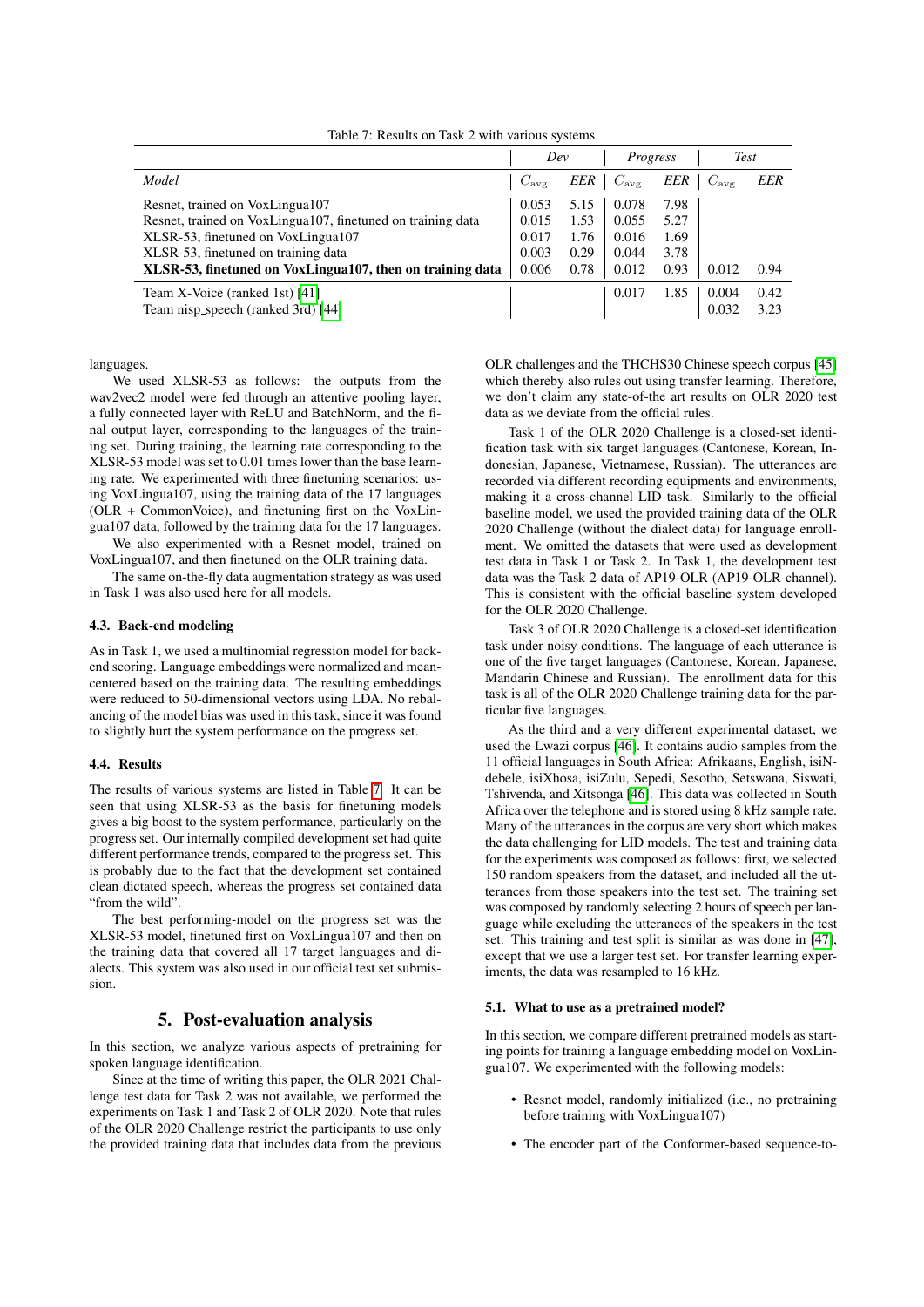| ັ<br>ັ                                                      | OLR 2020 Task 1 |       | OLR 2020 Task 3 |            | Lwazi         |       |
|-------------------------------------------------------------|-----------------|-------|-----------------|------------|---------------|-------|
| <b>Embeddings</b>                                           | $C_{\rm avg}$   | EER   | $C_{\rm avg}$   | <b>EER</b> | $C_{\rm avg}$ | EER   |
| Official baseline (no pretraining) [5,47]                   | 0.1321          | 14.58 | 0.0715          | 7.14       |               | 35.30 |
| Our baseline (Resnet + MHA, no pretraining)                 | 0.1105          | 11.87 | 0.0709          | 6.80       | 0.2572        | 26.36 |
| Resnet, trained using VoxLingua107                          | 0.0249          | 2.76  | 0.0147          | 1.33       | 0.1185        | 12.41 |
| WenetSpeech ASR Conformer enc., finetuned on VoxLingua107   | 0.0071          | 0.83  | 0.0043          | 0.39       | 0.0947        | 9.68  |
| CV multiling. ASR Conformer enc., finetuned on VoxLingua107 | 0.0061          | 0.59  | 0.0089          | 0.78       | 0.0985        | 10.13 |
| XLSR-53 wav2vec2.0, finetuned to VoxLingua107               | 0.0052          | 0.56  | 0.0057          | 0.57       | 0.1319        | 13.73 |
| XLS-R-300M wav2vec2.0, finetuned on VoxLingua107            | 0.0021          | 0.21  | 0.0029          | 0.28       | 0.0809        | 8.30  |

<span id="page-5-2"></span>Table 8: Comparison of different pretrained models on three datasets. In all cases, the resulting model is used without finetuning on the target training data.

sequence ASR model<sup>[3](#page-5-0)</sup> trained on WenetSpeech [\[48\]](#page-7-29), a 10K+ hour corpus of Mandarin, containing speech from YouTube and podcasts.

- The encoder part of the Conformer-based sequence-to-sequence multilingual ASR model<sup>[4](#page-5-1)</sup> trained on the Mozilla CommonVoice corpus [\[43\]](#page-7-24), covering 52 languages.
- XLSR-53, the multilingual wav2vec2.0 model [\[18\]](#page-7-0).
- XLS-R-300M, an improved version of XLSR-53. It is trained on half a million hours of publicly available speech data in 128 languages, including the VoxLingua107 corpus.

Results on the three test datasets are listed in Table [8.](#page-5-2) In all cases, the resulting model is used for extracting embeddings for the language enrollment data and the final classifier is built using LDA and logistic regression. We did not finetune the models on the target language enrollment data, except in the "no pretraining" case where only the enrollment data was used for training the embedding model. As we already experienced with the OLR 2020 Challenge Task 3 results, transfer learning from ASR encoder or wav2vec2.0 models results in large gains, compared to the Resnet model trained on VoxLingua107 from scratch. It is surprising to see that a monolingual Conformer model trained on WenetSpeech results in comparable results to the multilingual ASR model and XLSR-53. This suggests that having diverse real-world data among the pretraining data is as important as multilinguality, as WenetSpeech contains speech "from the wild" while CommonVoice has only prompted speech. Finally, we see that the new multilingual wav2vec2.0 model gives the best results across all datasets. We also see that pretraining is much more effective on the OLR data than on the Lwazi corpus. This can be probably explained by two factors: first, only Afrikaans and English among the 11 target languages in Lwazi are covered by VoxLingua107. Second, all the pretrained models are trained on (mostly) 16 kHz data, making them less effective for 8 kHz telephone speech.

#### 5.2. VoxLingua107: does size or variety matter?

Using the full VoxLingua107 dataset for pretraining resulted in substantial improvements throughout the experiments. Here we analyze the effect of the size and language variety of the pretraining data on transfer learning performance. This is done



<span id="page-5-3"></span>Figure 2: Language identification performance when the amount of pretraining data is reduced, by either removing random utterances (but keeping all the languages) or by removing whole languages.

by training Resnet-based language embedding models on various subsets of VoxLingua107. In order to factor out external effects, we do not use pretrained Conformer and wav2vec2.0 models here.

We created several subsets of the VoxLingua107 data, each containing either 50%, 25% or 12.5% of the original data. The subsetting was performed in two different ways: either per utterance or per language. In the first case, a certain proportion of utterances were kept while keeping the number of languages intact, while in the second case, all utterances of randomly selected languages were kept, so that the number of utterances would be roughly the same as in the first case.

Figure [2](#page-5-3) shows the EER on OLR 2020 Task 3 and Lwazi data, when using the described subsets of VoxLingua107 for pretraining. No finetuning was performed in those experiments. It is clear from the experiments that the number of different languages present in the pretraining data is more important than the number of utterances.

In the case of OLR Task 3 experiments, the fast performance drop when pretraining languages are removed can be partly explained by the fact that the language subsets drop some of the OLR Task 3 target languages (Cantonese, Korean, Japanese, Mandarin Chinese and Russian). Indeed, the 50% language subset includes only Korean, and the even smaller subsets contain none of the target languages. Therefore, we trained another model on only the four target languages (except Can-

<span id="page-5-0"></span><sup>3</sup>[https://huggingface.co/espnet/pengcheng\\_guo\\_](https://huggingface.co/espnet/pengcheng_guo_wenetspeech_asr_train_asr_raw_zh_char) [wenetspeech\\_asr\\_train\\_asr\\_raw\\_zh\\_char](https://huggingface.co/espnet/pengcheng_guo_wenetspeech_asr_train_asr_raw_zh_char)

<span id="page-5-1"></span><sup>4</sup>[https://huggingface.co/espnet/Shinji\\_](https://huggingface.co/espnet/Shinji_Watanabe_open_li52_asr_train_asr_raw_bpe7000_valid.acc.ave)

[Watanabe\\_open\\_li52\\_asr\\_train\\_asr\\_raw\\_bpe7000\\_](https://huggingface.co/espnet/Shinji_Watanabe_open_li52_asr_train_asr_raw_bpe7000_valid.acc.ave) [valid.acc.ave](https://huggingface.co/espnet/Shinji_Watanabe_open_li52_asr_train_asr_raw_bpe7000_valid.acc.ave)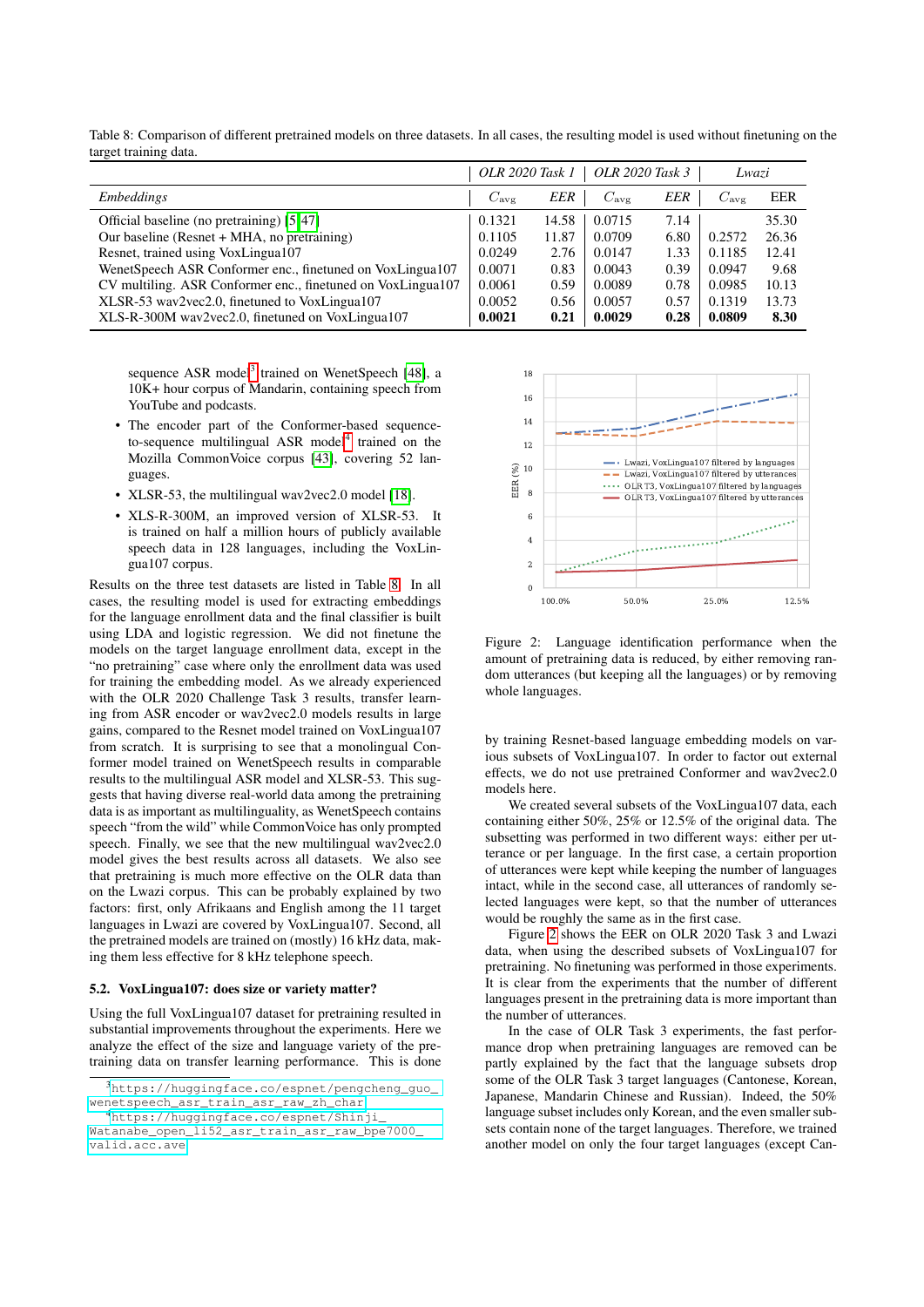

<span id="page-6-13"></span>Figure 3: Number of enrollment utterances per language *vs* EER. Note the log axes.

tonese) of VoxLingua107 and used this as the embedding extractor. This resulted in EER of 8.1% which is worse than the model trained on the 14 language (12.5%) subset of VoxLingua107 where none of the target languages is present (EER of 5.7%). This suggests that although having the target languages among the pretraining languages is beneficial, it's more important to pretrain on a large variety of languages.

# 5.3. How much data do we need for training the backend?

We investigated how much enrollment data is needed for training the logistic regression based backend model with the best embedding model based on XLS-R-300M and VoxLingua107. For this, we created random subsets of OLR 2020 Task 1 and Task 3 training data with increasing number of utterances per target language. Figure [3](#page-6-13) shows that with just one utterance per language, this approach already outperforms the baseline model that doesn't use pretraining, but uses around 10 000 training utterances per language. With only five utterances per language, we already achieve EER rates of below 1%.

# 6. Conclusion

We described the TalTech spoken language identification systems for the OLR 2021 Challenge. For the constrained task, our best-performing single system was trained via transfer learning from the encoder part of a Conformer-Transformer based multilingual model. For the unconstrained task, we relied on two important external resources: the XLSR-53 pretrained multilingual wav2vec2.0 model, and the VoxLingua107 corpus. Our best performing model was trained via transfer learning from XLSR-53 using two finetuning steps: first using VoxLingua107, followed by target language training data.

Post-evaluation experiments showed that both ASR encoder models as well as self-supervised wav2vec2.0 models serve as good starting points for training a language embedding extractor on the VoxLingua107 dataset. We also showed that the variety of languages in VoxLingua107 is more important than the total amount speech. Finally, we demonstrated that on cross-channel and noisy test sets of OLR 2020, using pretrained embeddings requires only five language enrollment utterances to achieve below 1% EER.

# 7. References

- <span id="page-6-0"></span>[1] Dong Wang, Lantian Li, Difei Tang, and Qing Chen, "AP16-OL7: A multilingual database for oriental languages and a language recognition baseline," in *APSIPA ASC*, 2016.
- [2] Zhiyuan Tang, Dong Wang, Yixiang Chen, and Qing Chen, "AP17-OLR challenge: Data, plan, and baseline," in *APSIPA ASC*, 2017.
- [3] Z. Tang, D. Wang, and Q. Chen, "AP18-OLR challenge: Three tasks and their baselines," in *APSIPA ASC*, 2018.
- [4] Z. Tang, D. Wang, and L. Song, "AP19-OLR challenge: Three tasks and their baselines," in *APSIPA ASC*, 2019.
- <span id="page-6-1"></span>[5] Z. Li, M. Zhao, Q. Hong, L. Li, Z. Tang, D. Wang, L. Song, and C. Yang, "AP20-OLR challenge: Three tasks and their baselines," in *APSIPA ASC*, 2020.
- <span id="page-6-2"></span>[6] Binling Wang, Wenxuan Hu, Jing Li, Yiming Zhi, Zheng Li, Qingyang Hong, Lin Li, Dong Wang, Liming Song, and Cheng Yang, "OLR 2021 challenge: Datasets, rules and baselines," *arXiv preprint arXiv:2107.11113*, 2021.
- <span id="page-6-3"></span>[7] Ding Wang, Shuaishuai Ye, Xinhui Hu, Sheng Li, and Xinkang Xu, "An end-to-end dialect identification system with transfer learning from a multilingual automatic speech recognition model," in *Interspeech*, 2021.
- <span id="page-6-4"></span>[8] Alexis Conneau, Alexei Baevski, Ronan Collobert, Abdelrahman Mohamed, and Michael Auli, "Unsupervised cross-lingual representation learning for speech recognition," in *Interspeech*, 2020.
- <span id="page-6-5"></span>[9] Jörgen Valk and Tanel Alumäe, "VoxLingua107: a dataset for spoken language recognition," in *SLT*, 2021.
- <span id="page-6-6"></span>[10] Pavel Matejka, Petr Schwarz, Jan Cernockỳ, and Pavel Chytil, "Phonotactic language identification using high quality phoneme recognition.," in *Interspeech*, 2005.
- <span id="page-6-7"></span>[11] Marc A Zissman, "Comparison of four approaches to automatic language identification of telephone speech," *IEEE Transactions on Speech and Audio Processing*, vol. 4, no. 1, pp. 31, 1996.
- <span id="page-6-8"></span>[12] Pavel Matejka, Le Zhang, Tim Ng, Ondrej Glembek, Jeff Z Ma, Bing Zhang, and Sri Harish Mallidi, "Neural network bottleneck features for language identification," in *Odyssey 2014*, 2014.
- [13] Bing Jiang, Yan Song, Si Wei, Jun-Hua Liu, Ian Vince McLoughlin, and Li-Rong Dai, "Deep bottleneck features for spoken language identification," *PLOS One*, vol. 9, no. 7, pp. e100795, 2014.
- <span id="page-6-9"></span>[14] Radek Fér, Pavel Matejka, Frantisek Grezl, Oldrich Plchot, and Jan Cernocky, "Multilingual bottleneck features ` for language recognition.," in *Interspeech*, 2015.
- <span id="page-6-10"></span>[15] David Snyder, Daniel Garcia-Romero, Alan McCree, Gregory Sell, Daniel Povey, and Sanjeev Khudanpur, "Spoken language recognition using x-vectors," in *Odyssey 2018*, 2018.
- <span id="page-6-11"></span>[16] Raphaël Duroselle, Md Sahidullah, Denis Jouvet, and Irina Illina, "Language recognition on unknown conditions: the LORIA-Inria-MULTISPEECH system for AP20-OLR Challenge," in *Interspeech*, 2021.
- <span id="page-6-12"></span>[17] Ding Wang, Shuaishuai Ye, Xinhui Hu, Sheng Li, and Xinkang Xu, "An end-to-end dialect identification system with transfer learning from a multilingual automatic speech recognition model," *Interspeech*, 2021.